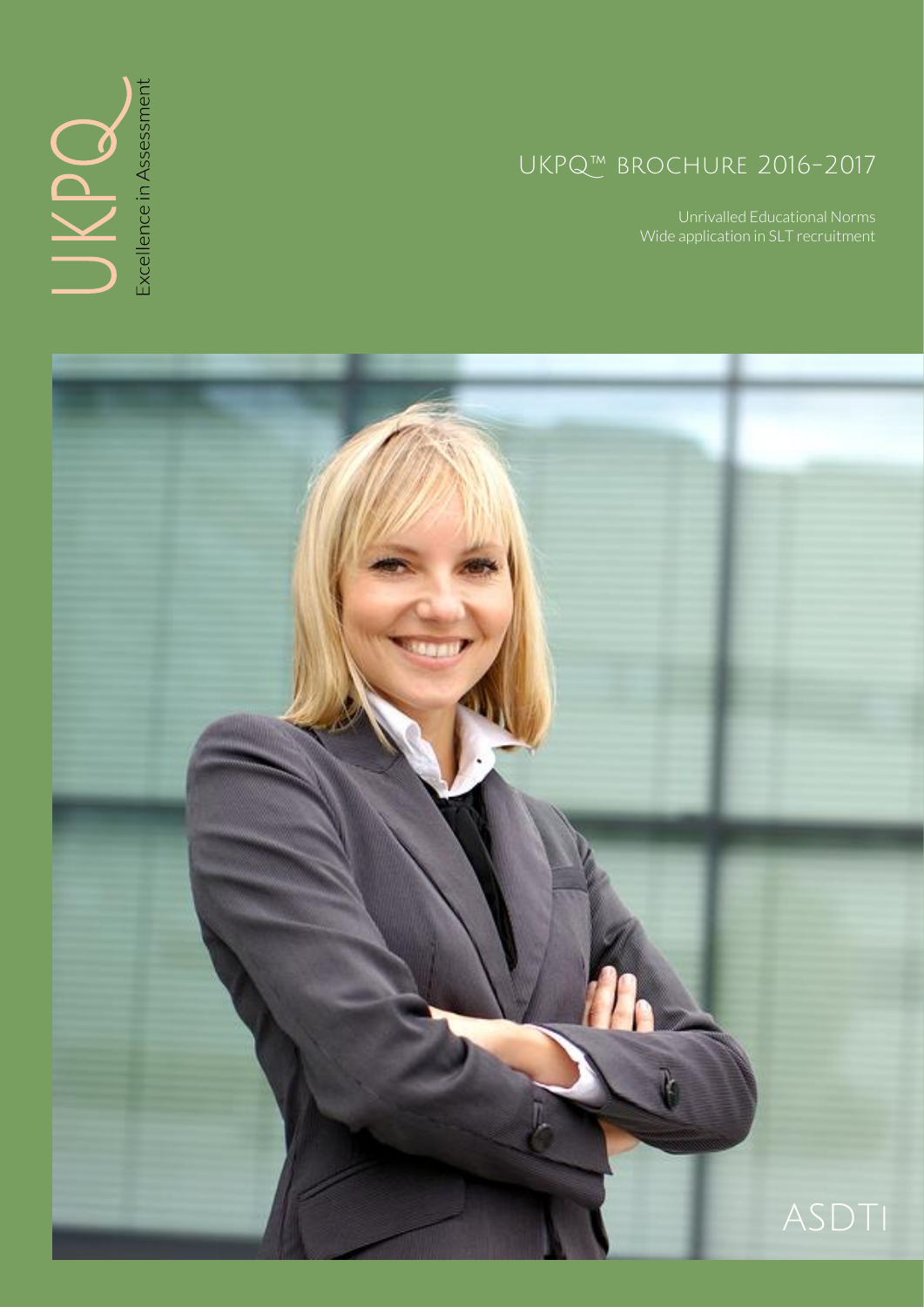

### What is UKPO™?

UKPQ™ is a personality questionnaire that has been developed in the United Kingdom in the middle years of the first decade of the 21<sup>st</sup> century. It is therefore one of the most modern instruments available. It should be remembered that the language and terminology of the workplace changes rapidly, as does the behaviours most likely to predict success. The personality questionnaire designed to select appropriate behaviours to the 1940's, the 1960's – or even the 1990's – may not be appropriate to 2013 and beyond.

The UKPQ™ measures twenty scales in total. These comprise sixteen different personality dimensions, and four 'distortion' scales. Each of the dimensions is bi-polar – the opposing 'extremes' represent and measure opposite personality traits (e.g. Interpersonal Warmth vs. Interpersonal Coolness; Openness to Change vs. Resistance to Change etc.).

MORE WORK-FOCUSED – LESS WORK-FOCUSED WARM & FRIENDLY – COOL & RESERVED DETAIL-CONSCIOUSNESS – FLEXIBILITY LESS WORK-STAMINA – MORE WORK-STAMINA OPEN TO CHANGE – TRADITIONAL OUTGOING – SOLITARY ASSERTIVENESS – PASSIVITY PESSIMISTIC ABOUT SUCCESS – OPTIMISTIC ABOUT **SUCCESS** EMOTIONAL – SELF-CONTROLLED GENUINE – PERSUASIVE PREFERS FLEXIBILITY – PLANS AHEAD DOESN'T LIKE TO FOLLOW RULES – ENJOYS FOLLOWING RULES RELAXED – WORRYING CONSULTATIVE – NON-CONSULTATIVE AWARE OF IMPACT ON OTHERS – NON-AWARE MORE MODEST AND HUMBLE – LESS MODEST

LESS SOCIALLY DESIRABLE ANSWERS – MORE SOCIALLY DESIRABLE ANSWERS LESS ACQUIESCENCE – MORE ACQUIESCENCE LESS RANDOMLY RESPONDING – MORE RANDOMLY RESPONDING LESS CENTRAL TENDENCY – MORE CENTRAL **TENDENCY**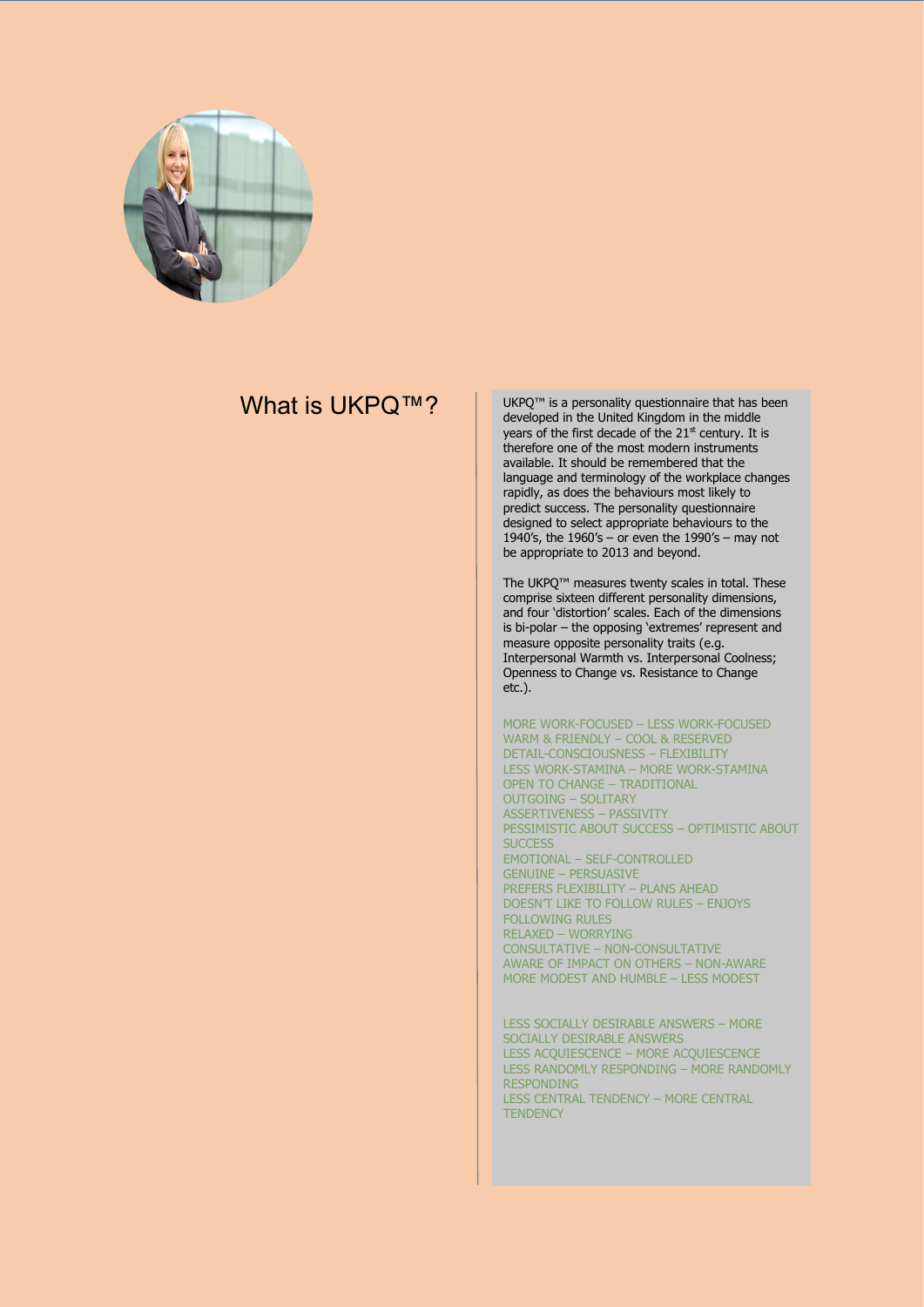UKPQ™ is extremely powerful, very reliable and supremely accurate – yet it's incredibly simple to use. Further, it has exceptional reliability AND validity in education, and has unrivalled UK senior leadership norms. Many 1000's of school leaders have completed UKPQ since 2005.

We carry out all testing for you – on-line, with no hassle to yourself. All we need is a contact number and e-mail address for the people you would like to test. You will usually have your report within a couple of days (and it can be within the hour if the testee is available).

UKPQ<sup>™</sup> is unique in the flexibility it gives you.

UKPQ has 199 questions, and takes about 25 minutes to complete. We compare your testee to an appropriate norm group (we have extensive norms in the UK education sector, far surpassing those of almost any other questionnaire), and we will write a report highlighting potential strengths and weaknesses, together with possible interview questions for you to use in selection.

## How does it work?